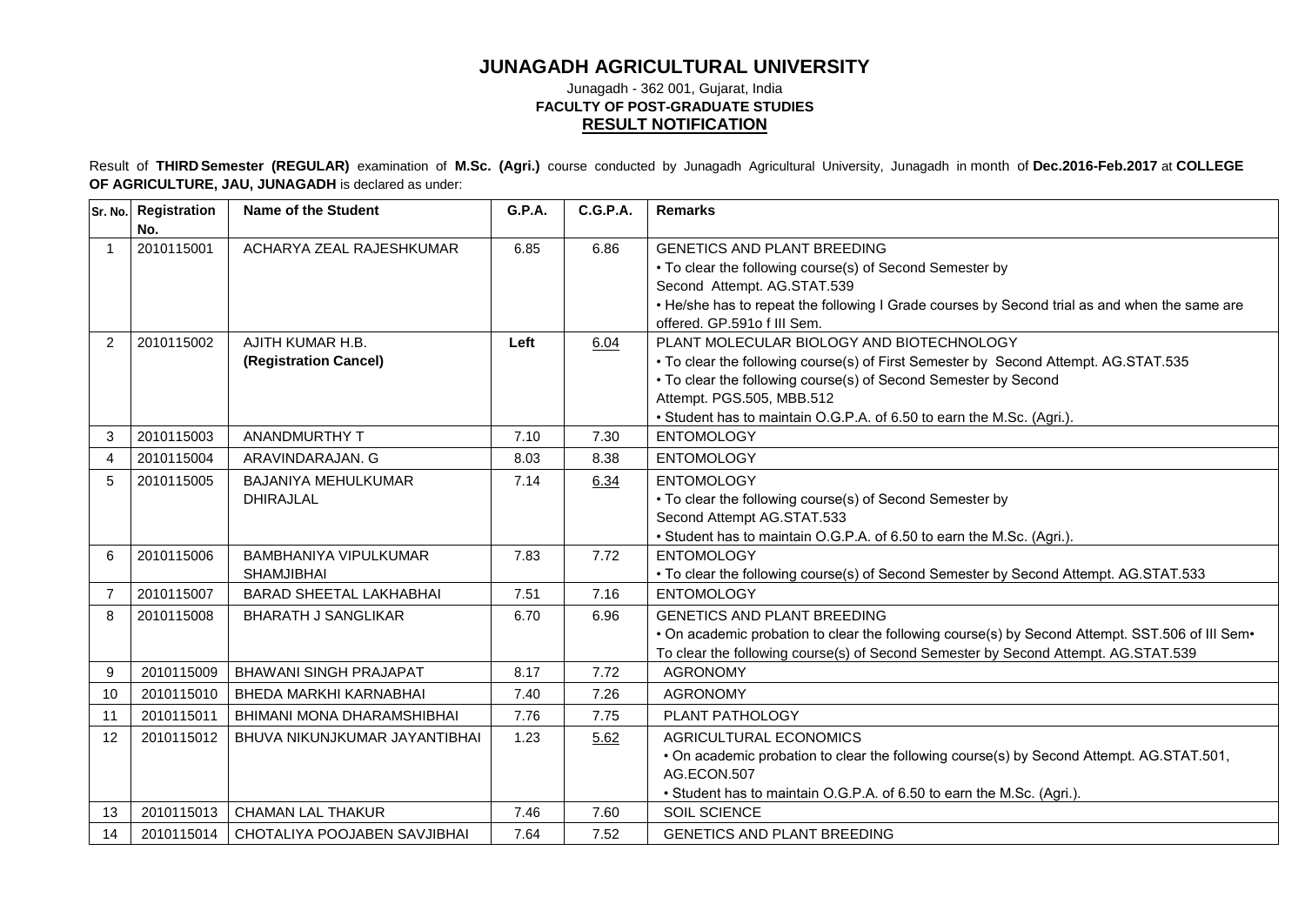| 15 | 2010115015 | <b>CHOTHANI EKTABEN</b><br>PARSOTAMBHAI     | 7.28 | 6.74 | PLANT PATHOLOGY                                                                                                              |
|----|------------|---------------------------------------------|------|------|------------------------------------------------------------------------------------------------------------------------------|
| 16 | 2010115016 | DEEN DAYAL BAIRWA                           | 7.56 | 7.23 | <b>AGRONOMY</b>                                                                                                              |
| 17 | 2010115019 | <b>DIKSHA SHARMA</b>                        | 8.75 | 8.28 | AGRICULTURAL EXTENSION                                                                                                       |
| 18 | 2010115020 | <b>DILEEPKUMAR R</b>                        | 8.07 | 8.03 | SOIL SCIENCE                                                                                                                 |
| 19 | 2010115022 | FULMALIYA AMITKUMAR<br><b>MATHURBHAI</b>    | 8.00 | 7.32 | AGRICULTURAL EXTENSION                                                                                                       |
| 20 | 2010115023 | <b>GODHANI BHAVESH PREMJIBHAI</b>           | 7.95 | 7.54 | <b>ENTOMOLOGY</b>                                                                                                            |
| 21 | 2010115024 | GOLAKIYA BHARGAVKUMAR<br><b>BHIMAJIBHAI</b> | 7.84 | 8.14 | PLANT PATHOLOGY                                                                                                              |
| 22 | 2010115025 | HADIYA GITABEN DEVAYATBHAI                  | 7.18 | 6.86 | <b>GENETICS AND PLANT BREEDING</b>                                                                                           |
|    |            |                                             |      |      | • To clear the following course(s) of Second Semester by Second Attempt. AG.STAT.539                                         |
| 23 | 2010115026 | HADIYAL JIGNESHKUMAR                        | 7.91 | 7.65 | <b>AGRONOMY</b>                                                                                                              |
| 24 | 2010115027 | <b>GANESHBHAI</b><br><b>HIKMAT ULLAH</b>    | 7.32 | 6.76 | <b>AGRONOMY</b>                                                                                                              |
| 25 | 2010115028 | HIRANI NIMISHABEN VINUBHAI                  | 7.39 | 7.03 | PLANT MOLECULAR BIOLOGY AND BIOTECHNOLOGY                                                                                    |
|    |            |                                             |      |      | • To clear the following course(s) of Second Semester by Attempt. PGS.505                                                    |
| 26 | 2010115029 | HIREN KUMAR MACHHAR                         | Left | 6.23 | <b>AGRICULTURAL ECONOMICS</b>                                                                                                |
|    |            | (Registration Cancel)                       |      |      | • To clear the following course(s) of Second Semester by Attempt. PGS.503, ABM.511                                           |
|    |            |                                             |      |      | · Student has to maintain O.G.P.A. of 6.50 to earn the M.Sc. (Agri.).                                                        |
| 27 | 2010115030 | HIRPARA DHARMIKKUMAR                        | 8.16 | 7.77 | SOIL SCIENCE                                                                                                                 |
|    |            | VALLABHBHAI                                 |      |      |                                                                                                                              |
| 28 | 2010115031 | HIRPARA JATINKUMAR RAMESHBHAI               | 7.15 | 7.25 | <b>ENTOMOLOGY</b>                                                                                                            |
| 29 | 2010115032 | HUN RIDDHI KAMALESHBHAI                     | 7.40 | 6.99 | <b>GENETICS AND PLANT BREEDING</b><br>• To clear the following course(s) of Second Semester by Attempt. PGS.505, AG.STAT.539 |
| 30 | 2010115033 | ICHCHHUDA PARESHKUMAR                       | 7.47 | 7.23 | <b>AGRONOMY</b>                                                                                                              |
|    |            | KALABHAI                                    |      |      |                                                                                                                              |
| 31 | 2010115034 | <b>ITALIYA CHIRAG JERAMBHAI</b>             | 7.15 | 6.96 | <b>BIOCHEMISTRY</b>                                                                                                          |
| 32 | 2010115035 | JADAV KIRANBEN ARJANBHAI                    | 7.30 | 6.93 | <b>GENETICS AND PLANT BREEDING</b>                                                                                           |
| 33 | 2010115036 | <b>JALU ROHIT KANABHAI</b>                  | 8.49 | 8.10 | <b>GENETICS AND PLANT BREEDING</b>                                                                                           |
| 34 | 2010115037 | JAYASHREE M J                               | 8.00 | 7.92 | PLANT MOLECULAR BIOLOGY AND BIOTECHNOLOGY                                                                                    |
| 35 | 2010115038 | KACHOT AKASH VAJSHIBHAI                     | 7.44 | 7.26 | <b>ENTOMOLOGY</b>                                                                                                            |
| 36 | 2010115039 | KADRI NIHA IMTIYAZ AHEMAD                   | 7.43 | 7.90 | PLANT PATHOLOGY                                                                                                              |
| 37 | 2010115040 | KALARIA HIREN SURESHBHAI                    | 6.78 | 6.86 | <b>BIOCHEMISTRY</b>                                                                                                          |
|    |            |                                             |      |      | • To clear the following course(s) of Second Semester by                                                                     |
|    |            |                                             |      |      | Second Attempt. PGS.505, PL PATH.504                                                                                         |
| 38 | 2010115041 | KALSARIA ROHITKUMAR NAGJIBHAI               | 8.00 | 7.81 | <b>AGRONOMY</b>                                                                                                              |
| 39 | 2010115042 | KANJIYA RAVI RAMESHBHAI                     | 7.60 | 6.85 | • To clear the following course(s) of Second Semester by Second Attempt. AG.STAT.533                                         |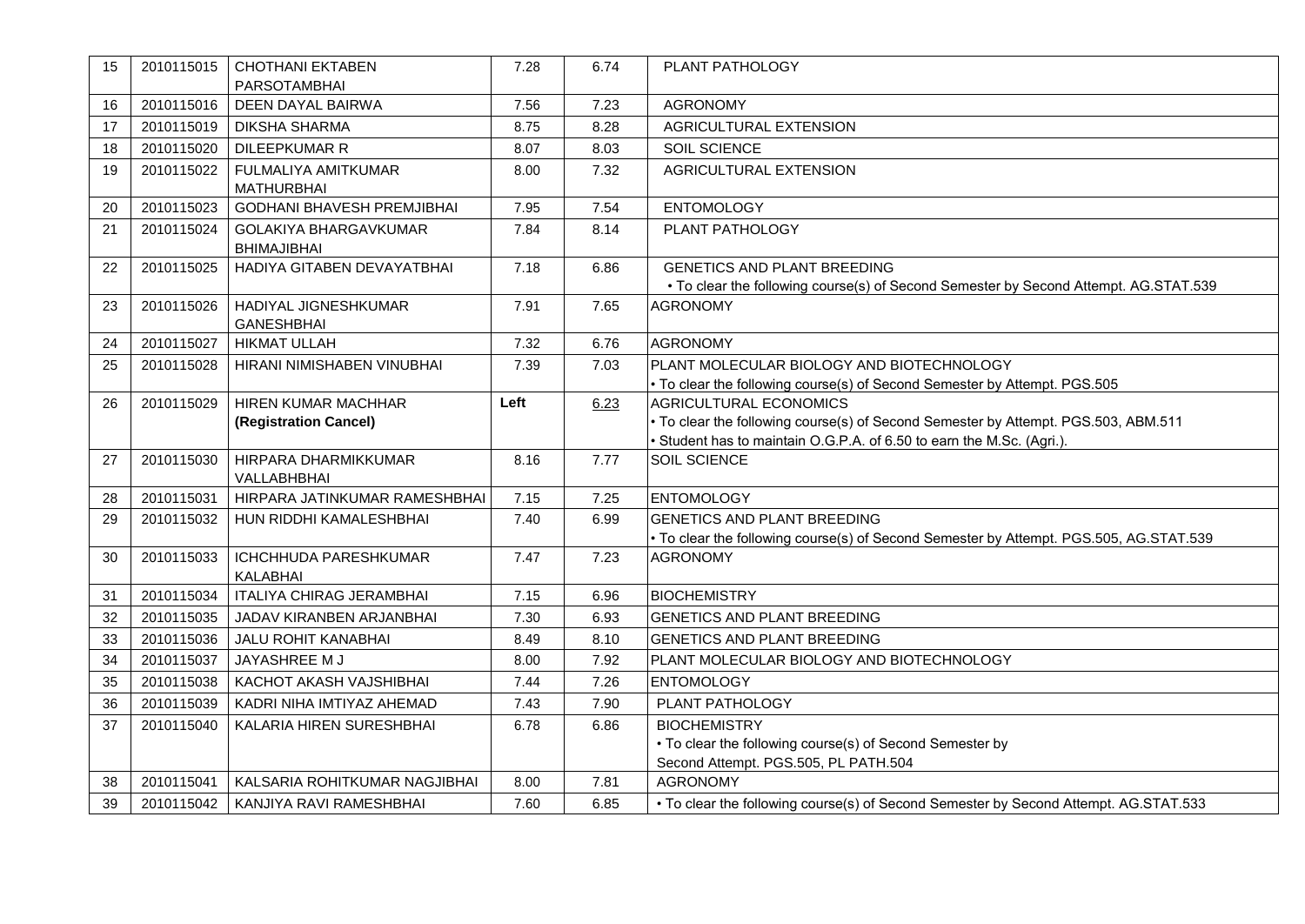| 40 | 2010115043 | KATARIYA PRAVINKUMAR ZINABHAI                    | 7.15 | 6.86 | <b>AGRONOMY</b><br>• To clear the following course(s) of Second Semester by<br>Second Attempt. PGS.505                                                                                                                        |
|----|------------|--------------------------------------------------|------|------|-------------------------------------------------------------------------------------------------------------------------------------------------------------------------------------------------------------------------------|
| 41 | 2010115044 | <b>LABANA RAKESHKUMAR</b><br><b>JASHVANTSINH</b> | 6.52 | 6.39 | PLANT PATHOLOGY<br>• To clear the following course(s) of Second Semester by Second Attempt. AG.STAT.533<br>· Student has to maintain O.G.P.A. of 6.50 to earn the M.Sc. (Agri.).                                              |
| 42 | 2010115045 | <b>LADUMOR SANDIPKUMAR</b><br>ANANDBHAI          | 7.12 | 7.20 | PLANT PATHOLOGY                                                                                                                                                                                                               |
| 43 | 2010115046 | LAKHLANI ANURAG MUKESHBHAI                       | 5.87 | 6.55 | <b>AGRICULTURAL STATISTICS</b><br>. On academic probation to clear the following course(s) by Second Attempt. AG.STAT.564 of III<br>Sem.                                                                                      |
| 44 | 2010115047 | LAKHNOTRA BHOOMI HARSURBHAI                      | 7.42 | 7.33 | <b>GENETICS AND PLANT BREEDING</b><br>• To clear the following course(s) of Second Semester by Second Attempt. PGS.505                                                                                                        |
| 45 | 2010115049 | MAKWANA MONIKA SURESHKUMAR                       | 7.50 | 6.81 | PLANT MOLECULAR BIOLOGY AND BIOTECHNOLOGY<br>• To clear the following course(s) of Second Semester by Second Attempt. PGS.505, PL PATH.504                                                                                    |
| 46 | 2010115050 | MALAKIYA NARSEEBHAI JERAMBHAI                    | 6.63 | 6.64 | <b>GENETICS AND PLANT BREEDING</b><br>. On academic probation to clear the following course(s) by Second Attempt. SST.506 of III Sem.<br>• To clear the following course(s) of Second Semester by Second Attempt. AG.STAT.539 |
| 47 | 2010115051 | MODHAVADIYA VIJAY LILABHAI                       | 7.52 | 7.21 | SOIL SCIENCE                                                                                                                                                                                                                  |
| 48 | 2010115052 | MOGHARIYA NIKULKUMAR<br><b>KHODABHAI</b>         | 6.43 | 6.41 | PLANT MOLECULAR BIOLOGY AND BIOTECHNOLOGY<br>. On academic probation to clear the following course(s) by Second Attempt. MBB.591 of III Sem.<br>• Student has to maintain O.G.P.A. of 6.50 to earn the M.Sc. (Agri.).         |
| 49 | 2010115053 | MOVALIA JANAKI AMBALAL                           | 7.93 | 7.72 | SOIL SCIENCE                                                                                                                                                                                                                  |
| 50 | 2010115054 | MOVALIYA HARDIKKUMAR<br><b>MUKESHBHAI</b>        | 7.68 | 7.70 | GENETICS AND PLANT BREEDING                                                                                                                                                                                                   |
| 51 | 2010115055 | MUNGALA RAHUL ARVINDBHAI                         | 7.86 | 7.79 | <b>GENETICS AND PLANT BREEDING</b><br>• To clear the following course(s) of Second Semester by Second Attempt. PGS.505                                                                                                        |
| 52 | 2010115056 | NAGARATNA NARAYAN KOLADAR                        | 7.60 | 8.14 | PLANT PATHOLOGY                                                                                                                                                                                                               |
| 53 | 2010115057 | NAKUM POOJA BALVANTBHAI                          | 8.80 | 8.09 | AGRICULTURAL EXTENSION                                                                                                                                                                                                        |
| 54 | 2010115058 | NOSHEEN AKHTAR                                   | 8.43 | 8.27 | <b>AGRONOMY</b>                                                                                                                                                                                                               |
| 55 | 2010115059 | PANELIYA MEHULKUMAR<br>RAMESHBHAI                | 7.95 | 7.75 | <b>GENETICS AND PLANT BREEDING</b>                                                                                                                                                                                            |
| 56 | 2010115060 | PARMAR HARSHIL VINODBHAI                         | 7.27 | 7.88 | PLANT PATHOLOGY                                                                                                                                                                                                               |
| 57 | 2010115061 | PATEL CHIRAGBHAI KARSHANBHAI                     | 7.35 | 7.61 | <b>GENETICS AND PLANT BREEDING</b>                                                                                                                                                                                            |
| 58 | 2010115062 | PIPALIYA HARDIK RAMESHBHAI                       | 7.92 | 7.51 | <b>BIOCHEMISTRY</b>                                                                                                                                                                                                           |
| 59 | 2010115063 | PITHIYA PRAVINABEN HAMIRBHAI                     | 7.43 | 7.22 | SEED SCIENCE & TECHNOLOGY<br>• To clear the following course(s) of Second Semester by Second Attempt. AG.STAT.539                                                                                                             |
| 60 | 2010115065 | RAM HARDIKKUMAR NARANBHAI                        | 6.66 | 6.33 | PLANT PATHOLOGY<br>• To clear the following course(s) of Second Semester by Second Attempt. ENT.508, PL<br><b>PATH.504</b><br>• Student has to maintain O.G.P.A. of 6.50 to earn the M.Sc. (Agri.).                           |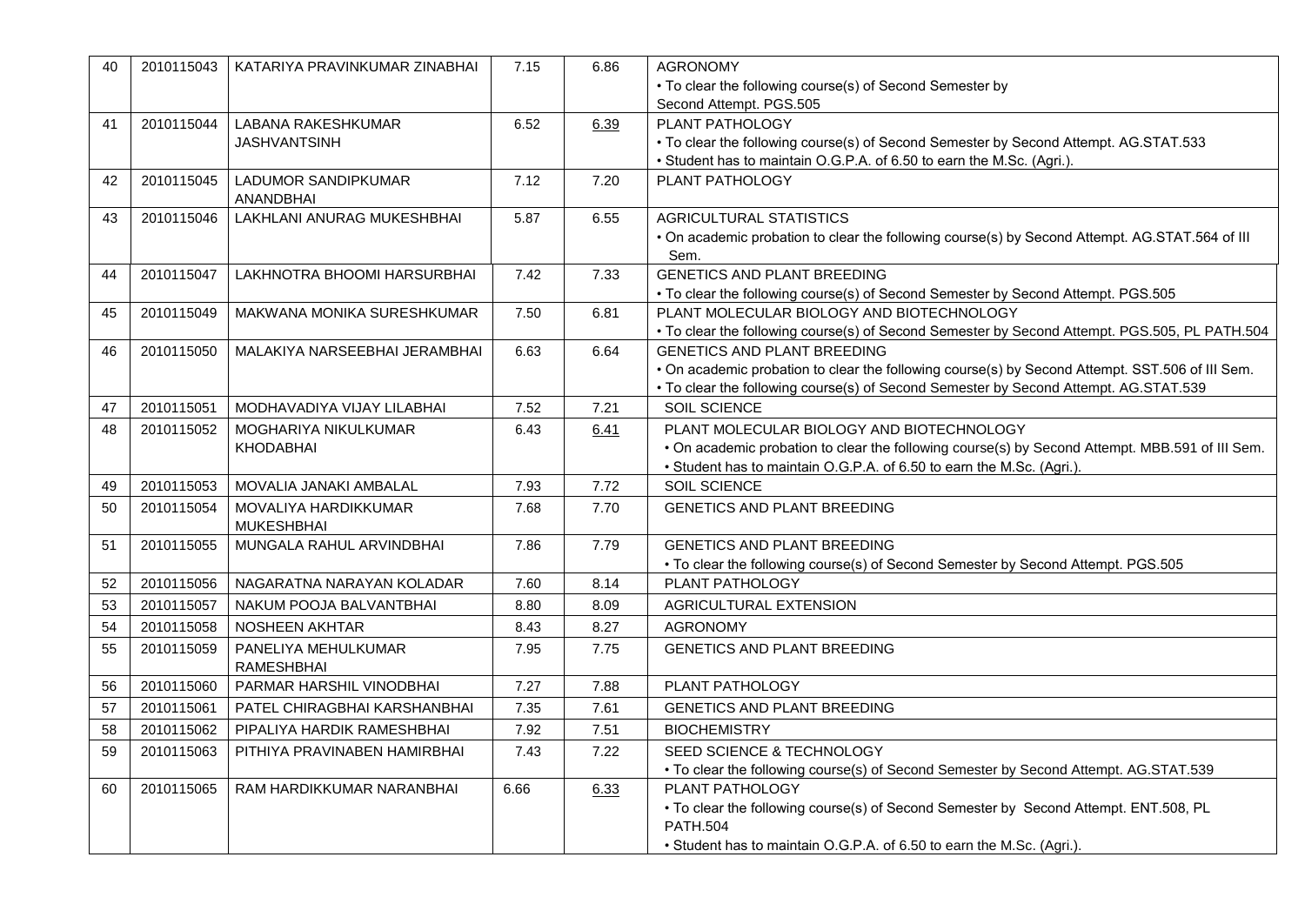| 61 | 2010115066 | RAM JAYESHBHAI BHAYABHAI       | 7.91 | 7.81 | <b>AGRONOMY</b>                                                                                 |
|----|------------|--------------------------------|------|------|-------------------------------------------------------------------------------------------------|
| 62 | 2010115067 | RAMANI BHUMIKA BIPINKUMAR      | 5.75 | 6.57 | <b>AGRICULTURAL STATISTICS</b>                                                                  |
|    |            |                                |      |      | . On academic probation to clear the following course(s) by Second Attempt. AG.STAT.564 of III  |
|    |            |                                |      |      | Sem.                                                                                            |
| 63 | 2010115068 | RAMANI JAYDEEP RAVJIBHAI       | 8.10 | 7.82 | SEED SCIENCE & TECHNOLOGY                                                                       |
| 64 | 2010115069 | RAMANI MITULKUMAR LABHUBHAI    | 6.25 | 6.63 | AGRICULTURAL ECONOMICS                                                                          |
| 65 | 2010115070 | RAMANUJ BHARGAV DALPATBHAI     | 5.95 | 6.06 | <b>GENETICS AND PLANT BREEDING</b>                                                              |
|    |            |                                |      |      | . On academic probation to clear the following course(s) by Second Attempt. SST.506 of III Sem. |
|    |            |                                |      |      | • To clear the following course(s) of Second Semester by Second Attempt. PGS.505,               |
|    |            |                                |      |      | AG.STAT.539<br>• Student has to maintain O.G.P.A. of 6.50 to earn the M.Sc. (Agri.).            |
| 66 | 2010115071 | RANPARIYA VATSAL SANJAYBHAI    | 8.39 | 8.10 | SOIL SCIENCE                                                                                    |
| 67 | 2010115072 | RATHOD RUCHI BHUPATBHAI        | 6.23 | 6.39 | <b>GENETICS AND PLANT BREEDING</b>                                                              |
|    |            |                                |      |      | • To clear the following course(s) of Second Semester by Second Attempt. GP.504, AG.STAT.539    |
|    |            |                                |      |      | • He/she has to repeat the following I Grade courses by Second trial as and when the same are   |
|    |            |                                |      |      | offered. GP.591 of III Sem.                                                                     |
|    |            |                                |      |      | • Student has to maintain O.G.P.A. of 6.50 to earn the M.Sc. (Agri.).                           |
|    |            |                                |      |      |                                                                                                 |
| 68 | 2010115073 | RATHWA HARDIKKUMAR KANUBHAI    | 6.81 | 6.48 | <b>GENETICS AND PLANT BREEDING</b>                                                              |
|    |            |                                |      |      | • To clear the following course(s) of Second Semester by Second Attempt. PGS.505                |
|    |            |                                |      |      | • Student has to maintain O.G.P.A. of 6.50 to earn the M.Sc. (Agri.).                           |
| 69 | 2010115074 | RAVIYA PRANAVKUMAR BIPINBHAI   | 8.25 | 7.23 | <b>AGRICULTURAL EXTENSION</b>                                                                   |
| 70 | 2010115075 | RUPARELIYA VIMALKUMAR          | 8.82 | 8.53 | <b>AGRONOMY</b>                                                                                 |
|    |            | VRAJALAL                       |      |      |                                                                                                 |
| 71 | 2010115076 | SAPAVADIYA SUNILKUMAR          | 7.90 | 7.94 | <b>GENETICS AND PLANT BREEDING</b>                                                              |
|    |            | <b>BABUBHAI</b>                |      |      |                                                                                                 |
| 72 | 2010115077 | SAVALIYA CHINTAN MAGANBHAI     | 8.13 | 7.69 | SOIL SCIENCE                                                                                    |
| 73 | 2010115078 | SAVALIYA PIYUSHBHAI GOVINDBHAI | 8.64 | 8.49 | <b>GENETICS AND PLANT BREEDING</b>                                                              |
| 74 | 2010115079 | SAVARIYA KRISHNA NATVARLAL     | 7.35 | 7.15 | <b>ENTOMOLOGY</b>                                                                               |
| 75 | 2010115080 | SHAH PARTH RAMESHCHANDRA       | 7.33 | 7.49 | AGRICULTURAL ECONOMICS                                                                          |
| 76 | 2010115081 | <b>SHALINEE DUFARE</b>         | 7.80 | 7.33 | • To clear the following course(s) of Second Semester by                                        |
|    |            |                                |      |      | Second Attempt. AG.STAT.539                                                                     |
| 77 | 2010115082 | SHILPA VC                      | 8.37 | 7.79 | <b>AGRICULTURAL ECONOMICS</b>                                                                   |
| 78 | 2010115083 | SHIV PRASAD DAROGA             | 7.41 | 7.13 | <b>AGRONOMY</b>                                                                                 |
|    |            |                                |      |      | • To clear the following course(s) of Second Semester by                                        |
|    |            |                                |      |      | Second Attempt. PGS.505                                                                         |
| 79 | 2010115084 | <b>SHIWANI</b>                 | 8.60 | 8.54 | PLANT MOLECULAR BIOLOGY AND BIOTECHNOLOGY                                                       |
| 80 | 2010115085 | SHUBHA R                       | 8.78 | 8.55 | <b>GENETICS AND PLANT BREEDING</b>                                                              |
| 81 | 2010115087 | THUMAR DIVYESH PRAVINBHAI      | 7.66 | 7.67 | SEED SCIENCE & TECHNOLOGY                                                                       |